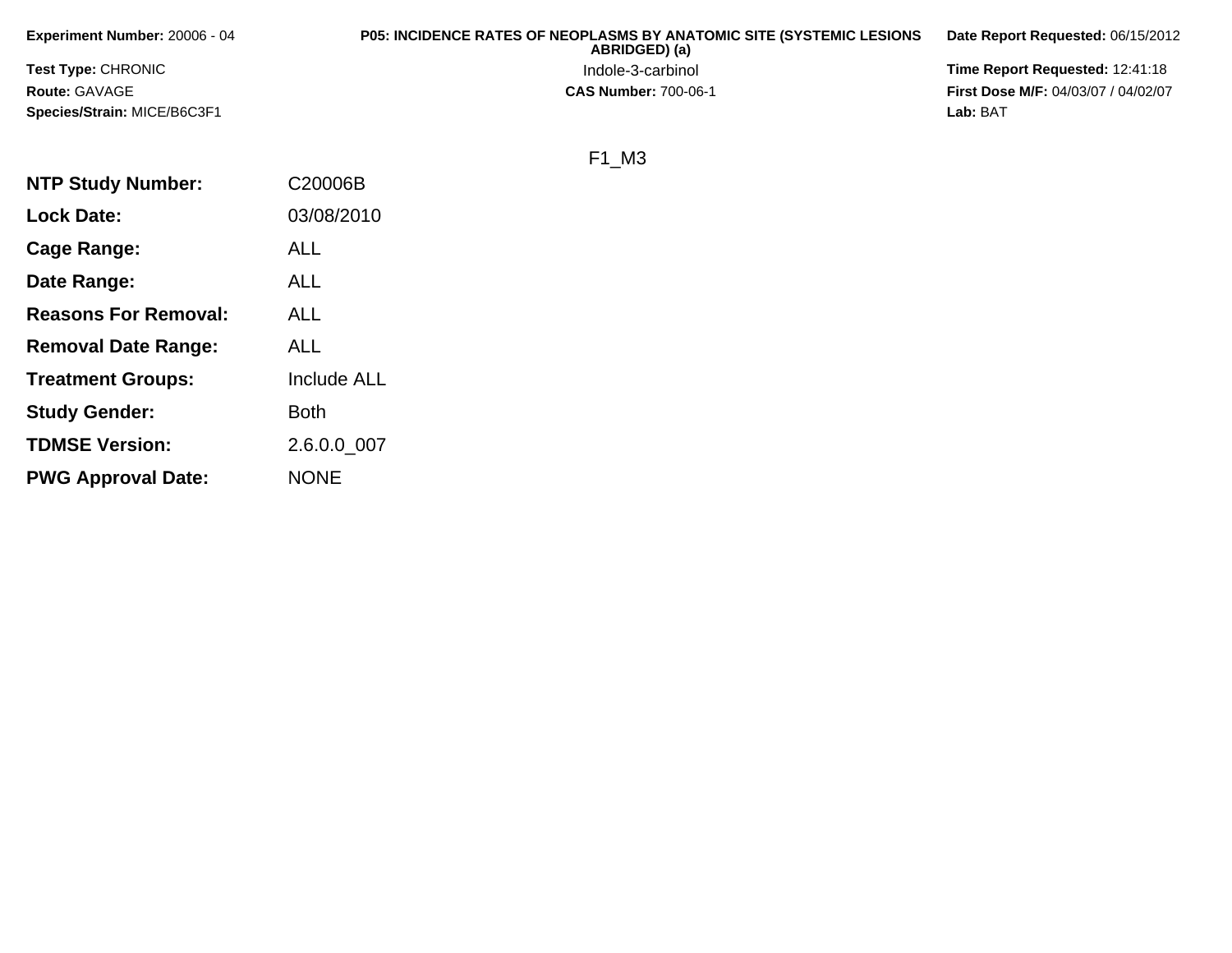| Experiment Number: 20006 - 04                                        | P05: INCIDENCE RATES OF NEOPLASMS BY ANATOMIC SITE (SYSTEMIC LESIONS | Date Report Requested: 06/15/2012<br>Time Report Requested: 12:41:18 |             |           |                                     |
|----------------------------------------------------------------------|----------------------------------------------------------------------|----------------------------------------------------------------------|-------------|-----------|-------------------------------------|
| Test Type: CHRONIC                                                   |                                                                      |                                                                      |             |           |                                     |
| Route: GAVAGE                                                        |                                                                      | <b>CAS Number: 700-06-1</b>                                          |             |           | First Dose M/F: 04/03/07 / 04/02/07 |
| Species/Strain: MICE/B6C3F1                                          |                                                                      |                                                                      |             |           | Lab: BAT                            |
| <b>B6C3F1 MICE MALE</b>                                              | 0 mg/kg                                                              | 62.5 mg/kg                                                           | 125 mg/kg   | 250 mg/kg |                                     |
| <b>Disposition Summary</b>                                           |                                                                      |                                                                      |             |           |                                     |
| <b>Animals Initially In Study</b><br><b>Early Deaths</b>             | 50                                                                   | 50                                                                   | 50          | 50        |                                     |
| <b>Accidentally Killed</b>                                           |                                                                      |                                                                      |             | 1         |                                     |
| <b>Dosing Accident</b>                                               |                                                                      |                                                                      | $\mathbf 1$ |           |                                     |
| <b>Moribund Sacrifice</b>                                            | 17                                                                   | 12                                                                   | 11          | 9         |                                     |
| <b>Natural Death</b>                                                 | 6                                                                    | $\overline{\mathbf{r}}$                                              | 6           | 8         |                                     |
| <b>Survivors</b>                                                     |                                                                      |                                                                      |             |           |                                     |
| <b>Natural Death</b>                                                 | 1                                                                    |                                                                      |             |           |                                     |
| <b>Terminal Sacrifice</b><br><b>Animals Examined Microscopically</b> | 26<br>50                                                             | 31<br>50                                                             | 32<br>50    | 32<br>50  |                                     |
|                                                                      |                                                                      |                                                                      |             |           |                                     |
| <b>ALIMENTARY SYSTEM</b>                                             |                                                                      |                                                                      |             |           |                                     |
| Esophagus                                                            | (50)                                                                 | (50)                                                                 | (50)        | (50)      |                                     |
| Gallbladder                                                          | (50)                                                                 | (50)                                                                 | (49)        | (48)      |                                     |
| Carcinoma, Metastatic, Pancreas                                      |                                                                      |                                                                      | 1(2%)       |           |                                     |
| Squamous Cell Carcinoma, Metastatic,<br>Stomach, Forestomach         | 1(2%)                                                                |                                                                      |             |           |                                     |
| Intestine Large, Cecum                                               | (50)                                                                 | (50)                                                                 | (50)        | (50)      |                                     |
| Intestine Large, Colon                                               | (50)                                                                 | (50)                                                                 | (50)        | (50)      |                                     |
| Intestine Large, Rectum                                              | (50)                                                                 | (50)                                                                 | (50)        | (50)      |                                     |
| Intestine Small, Duodenum                                            | (50)                                                                 | (50)                                                                 | (50)        | (50)      |                                     |
| Adenoma                                                              | 2(4%)                                                                |                                                                      |             | 1(2%)     |                                     |
| Carcinoma                                                            |                                                                      |                                                                      |             | 2(4%)     |                                     |
| Intestine Small, Ileum                                               | (50)                                                                 | (50)                                                                 | (50)        | (50)      |                                     |
| Intestine Small, Jejunum                                             | (50)                                                                 | (50)                                                                 | (49)        | (50)      |                                     |
| Adenoma                                                              | 1(2%)                                                                |                                                                      | 1(2%)       |           |                                     |
| Liver                                                                | (50)                                                                 | (50)                                                                 | (49)        | (50)      |                                     |
| Alveolar/Bronchiolar Carcinoma, Metastatic,<br>Lung                  |                                                                      | 1(2%)                                                                |             |           |                                     |
| Carcinoma, Metastatic, Intestine Small,<br>Duodenum                  |                                                                      |                                                                      |             | 1(2%)     |                                     |
| Fibrous Histiocytoma                                                 |                                                                      | 1(2%)                                                                |             |           |                                     |
| Hemangioma                                                           |                                                                      |                                                                      |             | 1(2%)     |                                     |
| Hemangiosarcoma                                                      | 3(6%)                                                                | 2(4%)                                                                | 1(2%)       | 2(4%)     |                                     |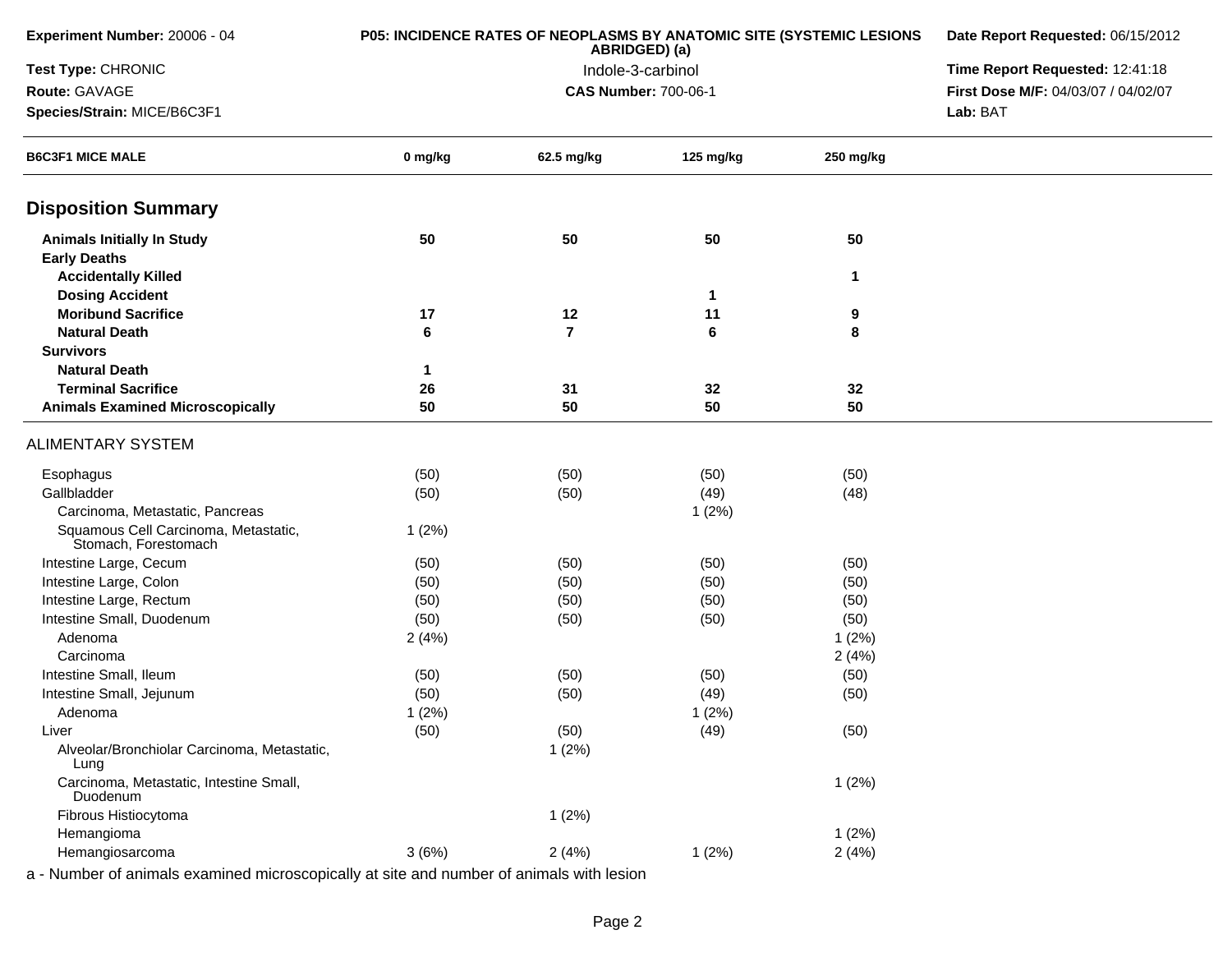| Experiment Number: 20006 - 04                                | <b>P05: INCIDENCE RATES OF NEOPLASMS BY ANATOMIC SITE (SYSTEMIC LESIONS</b> | Date Report Requested: 06/15/2012 |           |           |                                     |
|--------------------------------------------------------------|-----------------------------------------------------------------------------|-----------------------------------|-----------|-----------|-------------------------------------|
| Test Type: CHRONIC                                           |                                                                             | Time Report Requested: 12:41:18   |           |           |                                     |
| Route: GAVAGE                                                |                                                                             | <b>CAS Number: 700-06-1</b>       |           |           | First Dose M/F: 04/03/07 / 04/02/07 |
| Species/Strain: MICE/B6C3F1                                  |                                                                             |                                   |           |           | Lab: BAT                            |
| <b>B6C3F1 MICE MALE</b>                                      | 0 mg/kg                                                                     | 62.5 mg/kg                        | 125 mg/kg | 250 mg/kg |                                     |
| Hemangiosarcoma, Multiple                                    | 1(2%)                                                                       | 2(4%)                             |           | 1(2%)     |                                     |
| Hepatoblastoma                                               | 3(6%)                                                                       | 3(6%)                             | 1(2%)     | 7 (14%)   |                                     |
| Hepatoblastoma, Multiple                                     |                                                                             | 1(2%)                             | 3(6%)     | 7 (14%)   |                                     |
| Hepatocellular Adenoma                                       | 11 (22%)                                                                    | 7 (14%)                           | 15 (31%)  | 8(16%)    |                                     |
| Hepatocellular Adenoma, Multiple                             | 15 (30%)                                                                    | 25 (50%)                          | 16 (33%)  | 33 (66%)  |                                     |
| Hepatocellular Carcinoma                                     | 7 (14%)                                                                     | 8(16%)                            | 11 (22%)  | 6 (12%)   |                                     |
| Hepatocellular Carcinoma, Multiple                           | 5(10%)                                                                      | 3(6%)                             | 18 (37%)  | 8(16%)    |                                     |
| Hepatocholangiocarcinoma                                     |                                                                             | 3(6%)                             | 1(2%)     |           |                                     |
| Hepatocholangioma                                            |                                                                             |                                   |           | 1(2%)     |                                     |
| Squamous Cell Carcinoma, Metastatic,<br>Stomach, Forestomach | 1(2%)                                                                       |                                   |           |           |                                     |
| Mesentery                                                    | (7)                                                                         | (3)                               | (2)       | (2)       |                                     |
| Fibrosarcoma                                                 |                                                                             | 1(33%)                            |           |           |                                     |
| Hepatoblastoma, Metastatic, Liver                            |                                                                             | 1(33%)                            |           |           |                                     |
| Hepatocellular Carcinoma, Metastatic, Liver                  | 1 (14%)                                                                     |                                   |           |           |                                     |
| Leiomyosarcoma, Metastatic, Stomach,<br>Forestomach          |                                                                             | 1(33%)                            |           |           |                                     |
| Squamous Cell Carcinoma, Metastatic,<br>Stomach, Forestomach | 1(14%)                                                                      |                                   |           |           |                                     |
| Oral Mucosa                                                  | (0)                                                                         | (1)                               | (0)       | (2)       |                                     |
| Pancreas                                                     | (50)                                                                        | (50)                              | (50)      | (50)      |                                     |
| Carcinoma                                                    |                                                                             |                                   | 1(2%)     |           |                                     |
| Hemangioma                                                   |                                                                             | 1(2%)                             |           |           |                                     |
| Hepatocellular Carcinoma, Metastatic, Liver                  | 1(2%)                                                                       |                                   |           |           |                                     |
| Leiomyosarcoma, Metastatic, Stomach,<br>Glandular            |                                                                             | 1(2%)                             |           |           |                                     |
| Squamous Cell Carcinoma, Metastatic,<br>Stomach, Forestomach | 1(2%)                                                                       |                                   |           |           |                                     |
| Salivary Glands                                              | (50)                                                                        | (50)                              | (50)      | (50)      |                                     |
| Adenoma                                                      | 1(2%)                                                                       |                                   |           |           |                                     |
| Hemangiosarcoma                                              | 1(2%)                                                                       |                                   |           |           |                                     |
| Stomach, Forestomach                                         | (50)                                                                        | (50)                              | (50)      | (50)      |                                     |
| Squamous Cell Carcinoma                                      | 1(2%)                                                                       |                                   |           |           |                                     |
| Squamous Cell Papilloma                                      | 1(2%)                                                                       | 1(2%)                             | 1(2%)     |           |                                     |
| Squamous Cell Papilloma, Multiple                            |                                                                             | 1(2%)                             |           |           |                                     |
| Stomach, Glandular                                           | (50)                                                                        | (47)                              | (47)      | (49)      |                                     |
| Carcinoma                                                    |                                                                             |                                   | 1(2%)     |           |                                     |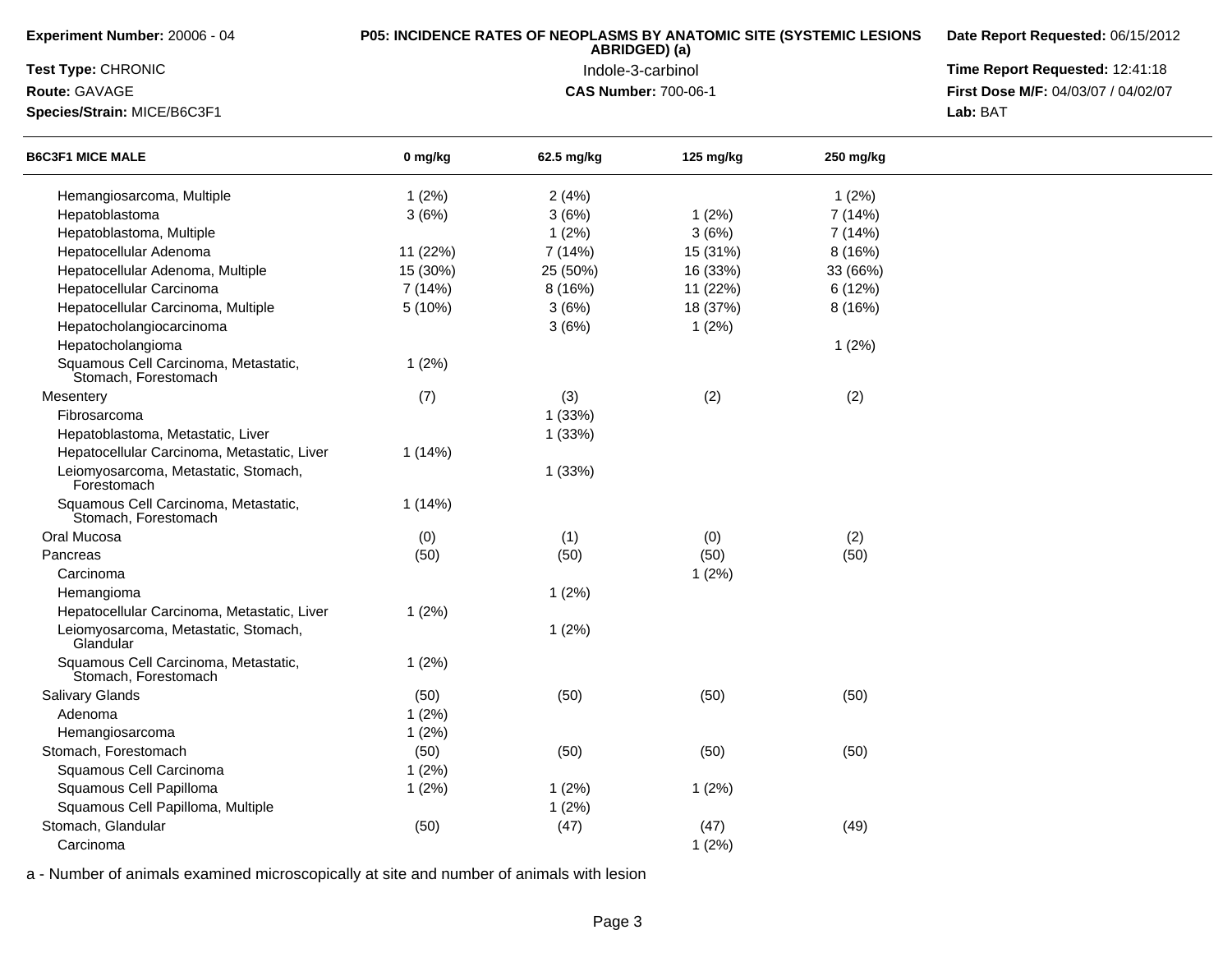| Experiment Number: 20006 - 04                       |         | P05: INCIDENCE RATES OF NEOPLASMS BY ANATOMIC SITE (SYSTEMIC LESIONS<br>ABRIDGED) (a) | Date Report Requested: 06/15/2012<br>Time Report Requested: 12:41:18 |           |                                     |
|-----------------------------------------------------|---------|---------------------------------------------------------------------------------------|----------------------------------------------------------------------|-----------|-------------------------------------|
| Test Type: CHRONIC                                  |         | Indole-3-carbinol                                                                     |                                                                      |           |                                     |
| Route: GAVAGE                                       |         |                                                                                       | <b>CAS Number: 700-06-1</b>                                          |           | First Dose M/F: 04/03/07 / 04/02/07 |
| Species/Strain: MICE/B6C3F1                         |         |                                                                                       |                                                                      |           | Lab: BAT                            |
| <b>B6C3F1 MICE MALE</b>                             | 0 mg/kg | 62.5 mg/kg                                                                            | 125 mg/kg                                                            | 250 mg/kg |                                     |
| Carcinoma, Metastatic, Intestine Small,<br>Duodenum |         |                                                                                       |                                                                      | 1(2%)     |                                     |
| Carcinoma, Metastatic, Pancreas                     |         |                                                                                       | 1(2%)                                                                |           |                                     |
| Leiomyosarcoma                                      |         | 1(2%)                                                                                 |                                                                      |           |                                     |
| Tooth                                               | (30)    | (37)                                                                                  | (32)                                                                 | (32)      |                                     |
| CARDIOVASCULAR SYSTEM                               |         |                                                                                       |                                                                      |           |                                     |
| <b>Blood Vessel</b>                                 | (49)    | (50)                                                                                  | (49)                                                                 | (49)      |                                     |
| Heart                                               | (50)    | (50)                                                                                  | (50)                                                                 | (50)      |                                     |
| Alveolar/Bronchiolar Carcinoma, Metastatic,<br>Lung |         | 1(2%)                                                                                 |                                                                      |           |                                     |
| Hemangiosarcoma                                     |         | 1(2%)                                                                                 |                                                                      |           |                                     |
| <b>ENDOCRINE SYSTEM</b>                             |         |                                                                                       |                                                                      |           |                                     |
| <b>Adrenal Cortex</b>                               | (50)    | (50)                                                                                  | (50)                                                                 | (50)      |                                     |
| Adenoma                                             |         |                                                                                       | 2(4%)                                                                |           |                                     |
| Alveolar/Bronchiolar Carcinoma, Metastatic,<br>Lung |         | 1(2%)                                                                                 |                                                                      |           |                                     |
| Adrenal Medulla                                     | (50)    | (50)                                                                                  | (50)                                                                 | (50)      |                                     |
| Pheochromocytoma Benign                             |         | 1(2%)                                                                                 |                                                                      |           |                                     |
| Islets, Pancreatic                                  | (50)    | (50)                                                                                  | (50)                                                                 | (50)      |                                     |
| Adenoma                                             | 1(2%)   |                                                                                       |                                                                      | 1(2%)     |                                     |
| Parathyroid Gland                                   | (48)    | (44)                                                                                  | (48)                                                                 | (44)      |                                     |
| <b>Pituitary Gland</b>                              | (50)    | (50)                                                                                  | (50)                                                                 | (50)      |                                     |
| Pars Intermedia, Adenoma                            |         | 1(2%)                                                                                 | 1(2%)                                                                |           |                                     |
| <b>Thyroid Gland</b>                                | (50)    | (50)                                                                                  | (50)                                                                 | (50)      |                                     |
| C-cell, Adenoma                                     |         | 1(2%)                                                                                 |                                                                      | 1(2%)     |                                     |
| Follicular Cell, Adenoma                            |         |                                                                                       | 1(2%)                                                                | 1(2%)     |                                     |
|                                                     |         |                                                                                       |                                                                      |           |                                     |

## GENERAL BODY SYSTEM

None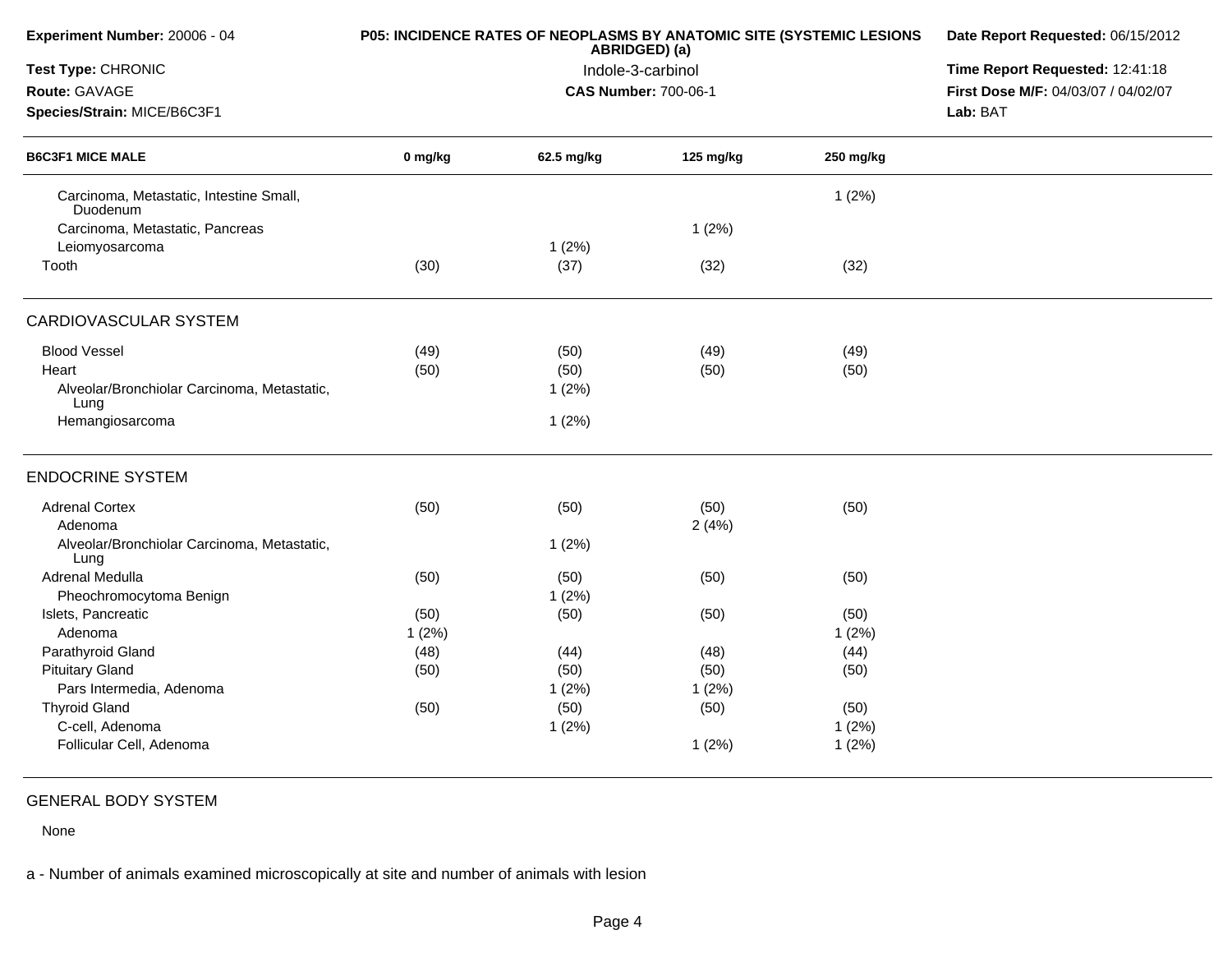| Experiment Number: 20006 - 04                                | <b>P05: INCIDENCE RATES OF NEOPLASMS BY ANATOMIC SITE (SYSTEMIC LESIONS</b> | Date Report Requested: 06/15/2012 |                             |           |                                     |
|--------------------------------------------------------------|-----------------------------------------------------------------------------|-----------------------------------|-----------------------------|-----------|-------------------------------------|
| Test Type: CHRONIC                                           |                                                                             |                                   | Indole-3-carbinol           |           | Time Report Requested: 12:41:18     |
| Route: GAVAGE                                                |                                                                             |                                   | <b>CAS Number: 700-06-1</b> |           | First Dose M/F: 04/03/07 / 04/02/07 |
| Species/Strain: MICE/B6C3F1                                  |                                                                             |                                   |                             |           | Lab: BAT                            |
| <b>B6C3F1 MICE MALE</b>                                      | 0 mg/kg                                                                     | 62.5 mg/kg                        | 125 mg/kg                   | 250 mg/kg |                                     |
| <b>GENITAL SYSTEM</b>                                        |                                                                             |                                   |                             |           |                                     |
| <b>Coagulating Gland</b>                                     | (1)                                                                         | (0)                               | (0)                         | (0)       |                                     |
| Epididymis                                                   | (50)                                                                        | (50)                              | (50)                        | (50)      |                                     |
| Hepatocellular Carcinoma, Metastatic, Liver                  | 1(2%)                                                                       |                                   |                             |           |                                     |
| Leiomyosarcoma, Metastatic, Stomach,<br>Glandular            |                                                                             | 1(2%)                             |                             |           |                                     |
| <b>Preputial Gland</b>                                       | (50)                                                                        | (50)                              | (50)                        | (50)      |                                     |
| Prostate                                                     | (50)                                                                        | (50)                              | (50)                        | (50)      |                                     |
| Squamous Cell Carcinoma, Metastatic,<br>Stomach, Forestomach | 1(2%)                                                                       |                                   |                             |           |                                     |
| <b>Seminal Vesicle</b>                                       | (50)                                                                        | (50)                              | (50)                        | (50)      |                                     |
| <b>Testes</b>                                                | (50)                                                                        | (50)                              | (50)                        | (50)      |                                     |
| Bilateral, Interstitial Cell, Adenoma                        |                                                                             |                                   |                             | 1(2%)     |                                     |
| Interstitial Cell, Adenoma                                   |                                                                             | 1(2%)                             |                             | 1(2%)     |                                     |
| <b>HEMATOPOIETIC SYSTEM</b>                                  |                                                                             |                                   |                             |           |                                     |
| <b>Bone Marrow</b>                                           | (50)                                                                        | (50)                              | (50)                        | (50)      |                                     |
| Hemangiosarcoma                                              | 1(2%)                                                                       | 1(2%)                             | 1(2%)                       |           |                                     |
| Lymph Node                                                   | (2)                                                                         | (2)                               | (0)                         | (4)       |                                     |
| Lymph Node, Mandibular                                       | (50)                                                                        | (50)                              | (50)                        | (50)      |                                     |
| Lymph Node, Mesenteric                                       | (48)                                                                        | (48)                              | (49)                        | (50)      |                                     |
| Hemangiosarcoma                                              |                                                                             | 1(2%)                             |                             |           |                                     |
| Spleen                                                       | (50)                                                                        | (50)                              | (50)                        | (50)      |                                     |
| Hemangiosarcoma                                              | 1(2%)                                                                       | 1(2%)                             | 1(2%)                       | 1(2%)     |                                     |
| Thymus                                                       | (49)                                                                        | (47)                              | (46)                        | (45)      |                                     |
| Alveolar/Bronchiolar Carcinoma, Metastatic,<br>Lung          |                                                                             |                                   |                             | 1(2%)     |                                     |
| Hepatocellular Carcinoma, Metastatic, Liver                  |                                                                             |                                   | 1(2%)                       |           |                                     |
| Squamous Cell Carcinoma, Metastatic,<br>Stomach, Forestomach | 1(2%)                                                                       |                                   |                             |           |                                     |
| Thymoma Benign                                               | 1(2%)                                                                       |                                   |                             |           |                                     |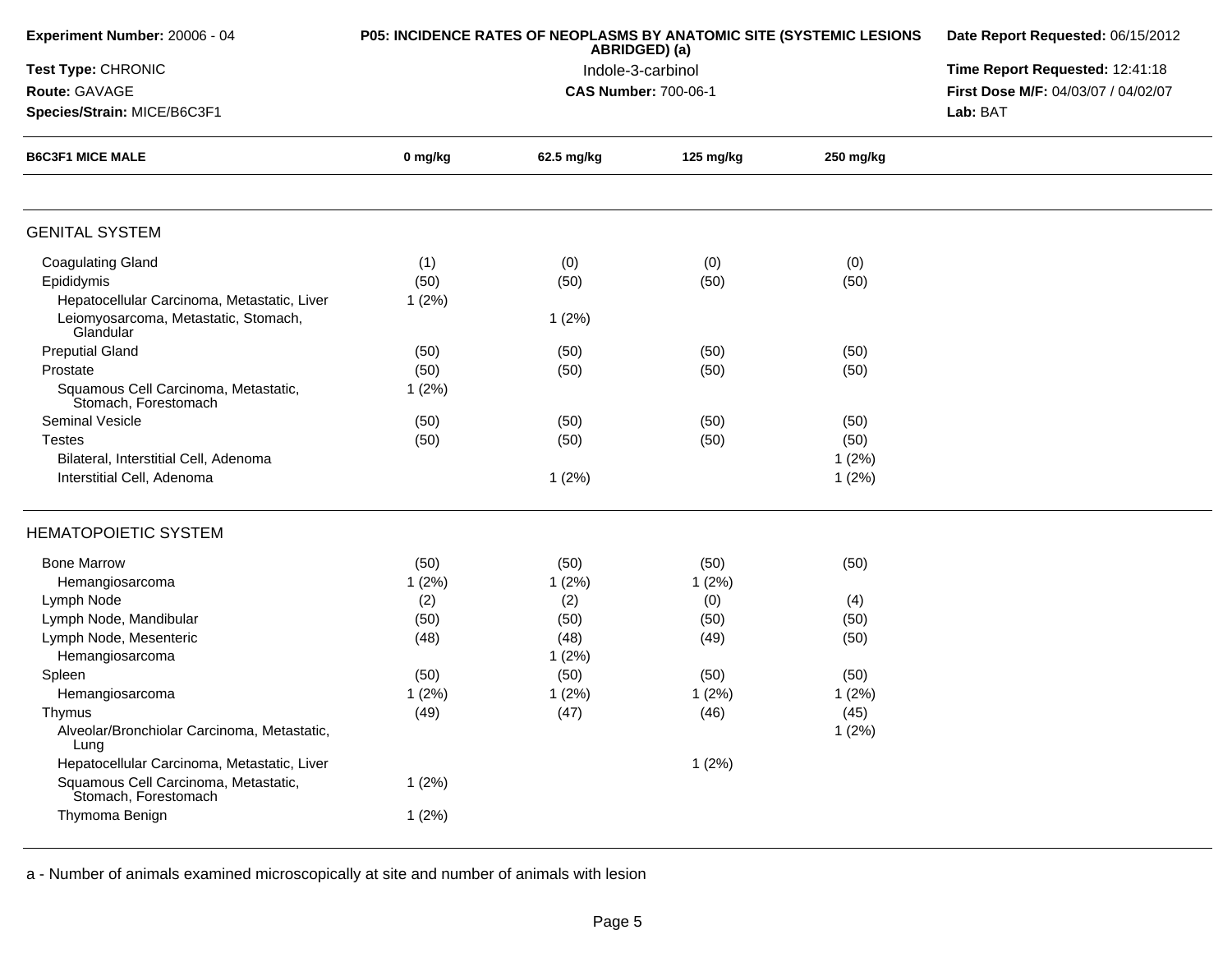| Experiment Number: 20006 - 04               | P05: INCIDENCE RATES OF NEOPLASMS BY ANATOMIC SITE (SYSTEMIC LESIONS | Date Report Requested: 06/15/2012  |                                 |           |                                     |
|---------------------------------------------|----------------------------------------------------------------------|------------------------------------|---------------------------------|-----------|-------------------------------------|
| Test Type: CHRONIC                          |                                                                      | ABRIDGED) (a)<br>Indole-3-carbinol | Time Report Requested: 12:41:18 |           |                                     |
| Route: GAVAGE                               |                                                                      | <b>CAS Number: 700-06-1</b>        |                                 |           | First Dose M/F: 04/03/07 / 04/02/07 |
| Species/Strain: MICE/B6C3F1                 |                                                                      |                                    |                                 |           | Lab: BAT                            |
| <b>B6C3F1 MICE MALE</b>                     | 0 mg/kg                                                              | 62.5 mg/kg                         | 125 mg/kg                       | 250 mg/kg |                                     |
| <b>INTEGUMENTARY SYSTEM</b>                 |                                                                      |                                    |                                 |           |                                     |
| <b>Mammary Gland</b>                        | (2)                                                                  | (0)                                | (0)                             | (0)       |                                     |
| Skin                                        | (50)                                                                 | (50)                               | (50)                            | (50)      |                                     |
| Epidermis, Keratoacanthoma                  |                                                                      |                                    | 1(2%)                           |           |                                     |
| Subcutaneous Tissue, Fibrosarcoma           | 1(2%)                                                                | 1(2%)                              |                                 |           |                                     |
| Subcutaneous Tissue, Hemangiosarcoma        |                                                                      | 2(4%)                              | 1(2%)                           |           |                                     |
| Subcutaneous Tissue, Lipoma                 |                                                                      |                                    |                                 | 1(2%)     |                                     |
| Subcutaneous Tissue, Neural Crest Tumor     |                                                                      |                                    | 1(2%)                           |           |                                     |
| Subcutaneous Tissue, Schwannoma Malignant   |                                                                      |                                    | 1(2%)                           |           |                                     |
| MUSCULOSKELETAL SYSTEM                      |                                                                      |                                    |                                 |           |                                     |
| <b>Bone</b>                                 | (50)                                                                 | (50)                               | (50)                            | (50)      |                                     |
| <b>Skeletal Muscle</b>                      | (0)                                                                  | (0)                                | (2)                             | (0)       |                                     |
| Hemangiosarcoma                             |                                                                      |                                    | 2 (100%)                        |           |                                     |
| NERVOUS SYSTEM                              |                                                                      |                                    |                                 |           |                                     |
| <b>Brain</b>                                | (50)                                                                 | (50)                               | (50)                            | (50)      |                                     |
| Granular Cell Tumor Benign                  | 1(2%)                                                                |                                    |                                 |           |                                     |
| <b>RESPIRATORY SYSTEM</b>                   |                                                                      |                                    |                                 |           |                                     |
| Lung                                        | (50)                                                                 | (50)                               | (50)                            | (50)      |                                     |
| Alveolar/Bronchiolar Adenoma                | 4(8%)                                                                | 6 (12%)                            | 6(12%)                          | 8 (16%)   |                                     |
| Alveolar/Bronchiolar Adenoma, Multiple      |                                                                      | 1(2%)                              | 2(4%)                           |           |                                     |
| Alveolar/Bronchiolar Carcinoma              | 3(6%)                                                                | 7 (14%)                            | 5 (10%)                         | 4(8%)     |                                     |
| Alveolar/Bronchiolar Carcinoma, Multiple    | 1(2%)                                                                |                                    |                                 | 1(2%)     |                                     |
| Carcinoma, Metastatic, Harderian Gland      |                                                                      |                                    |                                 | 1(2%)     |                                     |
| Hepatoblastoma, Metastatic, Liver           |                                                                      | 1(2%)                              | 1(2%)                           | 2(4%)     |                                     |
| Hepatocellular Carcinoma, Metastatic, Liver | 6(12%)                                                               | 3(6%)                              | 10 (20%)                        | 4(8%)     |                                     |
| Hepatocholangiocarcinoma, Metastatic, Liver |                                                                      | 1(2%)                              |                                 |           |                                     |
| Nose                                        | (50)                                                                 | (50)                               | (50)                            | (50)      |                                     |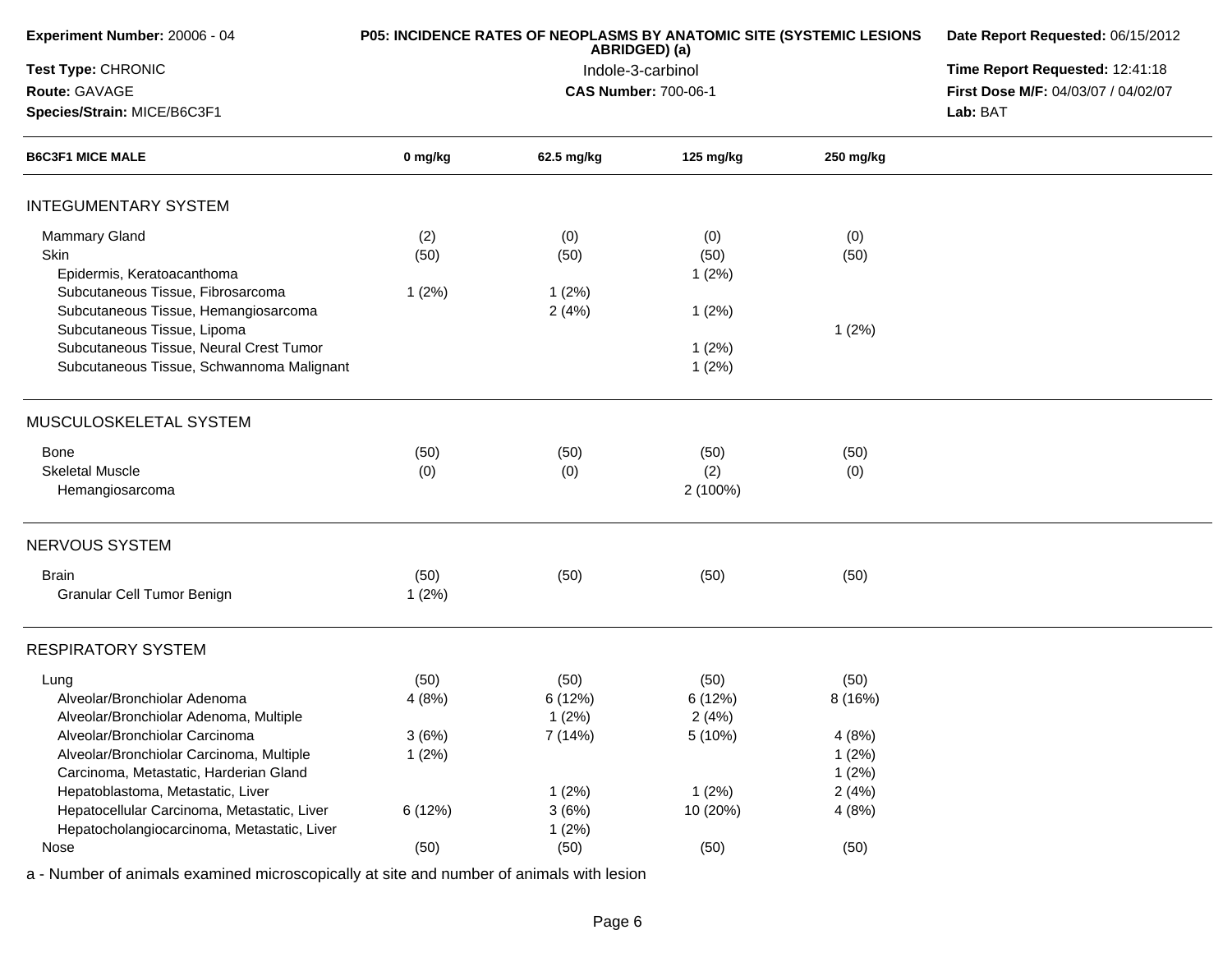| Experiment Number: 20006 - 04                       |         | <b>P05: INCIDENCE RATES OF NEOPLASMS BY ANATOMIC SITE (SYSTEMIC LESIONS</b><br>ABRIDGED) (a) | Date Report Requested: 06/15/2012 |           |                                     |
|-----------------------------------------------------|---------|----------------------------------------------------------------------------------------------|-----------------------------------|-----------|-------------------------------------|
| Test Type: CHRONIC                                  |         | Indole-3-carbinol                                                                            | Time Report Requested: 12:41:18   |           |                                     |
| Route: GAVAGE                                       |         |                                                                                              | <b>CAS Number: 700-06-1</b>       |           | First Dose M/F: 04/03/07 / 04/02/07 |
| Species/Strain: MICE/B6C3F1                         |         |                                                                                              |                                   |           | Lab: BAT                            |
| <b>B6C3F1 MICE MALE</b>                             | 0 mg/kg | 62.5 mg/kg                                                                                   | 125 mg/kg                         | 250 mg/kg |                                     |
| Trachea                                             | (50)    | (50)                                                                                         | (50)                              | (50)      |                                     |
| SPECIAL SENSES SYSTEM                               |         |                                                                                              |                                   |           |                                     |
| Eye                                                 | (50)    | (50)                                                                                         | (50)                              | (50)      |                                     |
| Harderian Gland                                     | (50)    | (50)                                                                                         | (50)                              | (50)      |                                     |
| Adenoma                                             | 6(12%)  | 6 (12%)                                                                                      | 7 (14%)                           | 3(6%)     |                                     |
| Carcinoma                                           | 1(2%)   | 1(2%)                                                                                        |                                   | 1(2%)     |                                     |
| Bilateral, Adenoma                                  |         | 1(2%)                                                                                        |                                   |           |                                     |
| <b>URINARY SYSTEM</b>                               |         |                                                                                              |                                   |           |                                     |
| Kidney                                              | (50)    | (50)                                                                                         | (50)                              | (50)      |                                     |
| Alveolar/Bronchiolar Carcinoma, Metastatic,<br>Lung |         | 1(2%)                                                                                        |                                   | 1(2%)     |                                     |
| Hepatocellular Carcinoma, Metastatic, Liver         | 1(2%)   |                                                                                              |                                   |           |                                     |
| Urethra                                             | (0)     | (1)                                                                                          | (0)                               | (0)       |                                     |
| <b>Urinary Bladder</b>                              | (50)    | (50)                                                                                         | (50)                              | (50)      |                                     |
| <b>SYSTEMIC LESIONS</b>                             |         |                                                                                              |                                   |           |                                     |
| Multiple Organ                                      | $*(50)$ | $*(50)$                                                                                      | $*(50)$                           | $*(50)$   |                                     |
| Histiocytic Sarcoma                                 | 2(4%)   | 1(2%)                                                                                        |                                   | 1(2%)     |                                     |
| Lymphoma Malignant                                  | 3(6%)   | 1(2%)                                                                                        | 1(2%)                             | 5(10%)    |                                     |
|                                                     |         |                                                                                              |                                   |           |                                     |

\* Number of animals with any tissue examined microscopically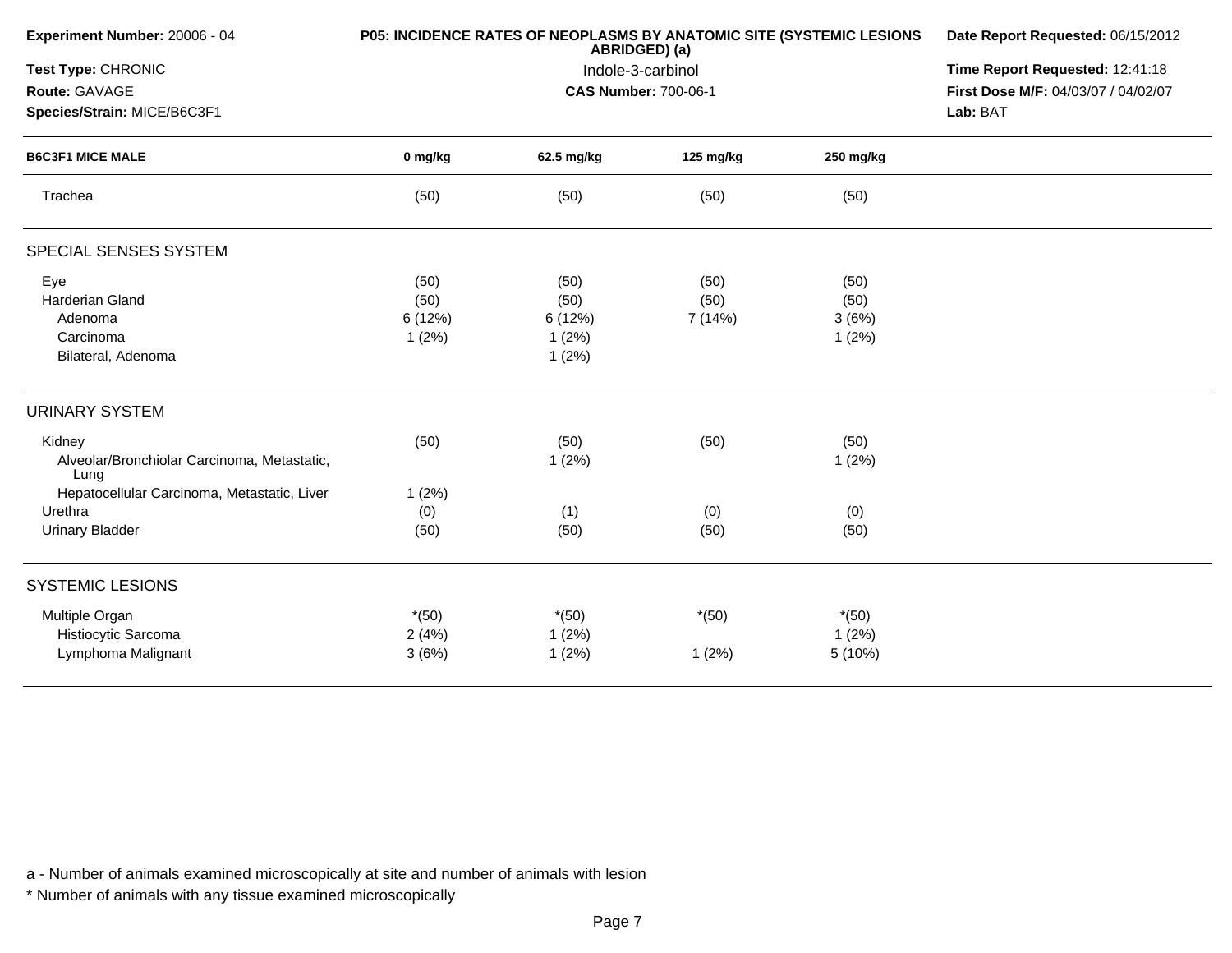| Experiment Number: 20006 - 04                                                  |                | P05: INCIDENCE RATES OF NEOPLASMS BY ANATOMIC SITE (SYSTEMIC LESIONS<br>ABRIDGED) (a) | Date Report Requested: 06/15/2012 |           |                                     |
|--------------------------------------------------------------------------------|----------------|---------------------------------------------------------------------------------------|-----------------------------------|-----------|-------------------------------------|
| Test Type: CHRONIC                                                             |                |                                                                                       | Indole-3-carbinol                 |           | Time Report Requested: 12:41:18     |
| Route: GAVAGE                                                                  |                | <b>CAS Number: 700-06-1</b>                                                           |                                   |           | First Dose M/F: 04/03/07 / 04/02/07 |
| Species/Strain: MICE/B6C3F1                                                    |                |                                                                                       |                                   |           | Lab: BAT                            |
| <b>B6C3F1 MICE MALE</b>                                                        | 0 mg/kg        | 62.5 mg/kg                                                                            | 125 mg/kg                         | 250 mg/kg |                                     |
| <b>Tumor Summary for Males</b>                                                 |                |                                                                                       |                                   |           |                                     |
| <b>Total Animals with Primary Neoplasms (b)</b>                                | 48             | 45                                                                                    | 48                                | 48        |                                     |
| <b>Total Primary Neoplasms</b>                                                 | 78             | 95                                                                                    | 103                               | 107       |                                     |
| <b>Total Animals with Benign Neoplasms</b>                                     | 33             | 40                                                                                    | 39                                | 42        |                                     |
| <b>Total Benign Neoplasms</b>                                                  | 44             | 53                                                                                    | 53                                | 61        |                                     |
| <b>Total Animals with Malignant Neoplasms</b>                                  | 27             | 26                                                                                    | 36                                | 35        |                                     |
| <b>Total Malignant Neoplasms</b>                                               | 34             | 42                                                                                    | 49                                | 46        |                                     |
| <b>Total Animals with Metastatic Neoplasms</b>                                 | $\overline{7}$ | 7                                                                                     | 10                                | 9         |                                     |
| <b>Total Metastatic Neoplasms</b>                                              | 16             | 13                                                                                    | 14                                | 11        |                                     |
| <b>Total Animals with Malignant Neoplasms</b><br><b>Uncertain Primary Site</b> |                |                                                                                       |                                   |           |                                     |
| <b>Total Animals with Neoplasms Uncertain-</b><br><b>Benign or Malignant</b>   |                |                                                                                       |                                   |           |                                     |
| <b>Total Uncertain Neoplasms</b>                                               |                |                                                                                       |                                   |           |                                     |

\*\*\* END OF MALE \*\*\*

a - Number of animals examined microscopically at site and number of animals with lesion

b - Primary tumors: all tumors except metastatic tumors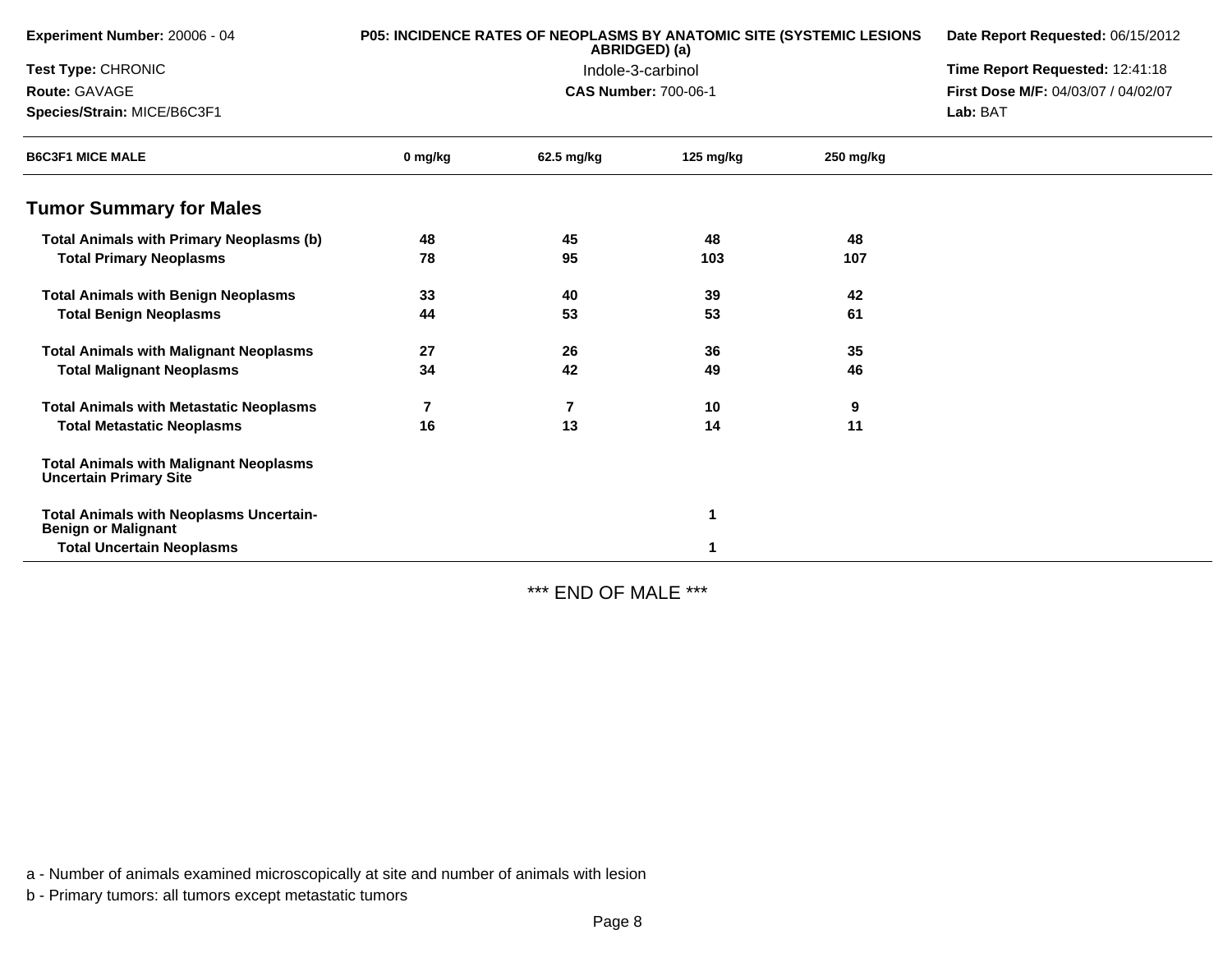| Experiment Number: 20006 - 04                           | P05: INCIDENCE RATES OF NEOPLASMS BY ANATOMIC SITE (SYSTEMIC LESIONS | Date Report Requested: 06/15/2012 |                                 |              |                                     |
|---------------------------------------------------------|----------------------------------------------------------------------|-----------------------------------|---------------------------------|--------------|-------------------------------------|
| Test Type: CHRONIC                                      |                                                                      | Indole-3-carbinol                 | Time Report Requested: 12:41:18 |              |                                     |
| Route: GAVAGE                                           |                                                                      | <b>CAS Number: 700-06-1</b>       |                                 |              | First Dose M/F: 04/03/07 / 04/02/07 |
| Species/Strain: MICE/B6C3F1                             |                                                                      |                                   |                                 |              | Lab: BAT                            |
| <b>B6C3F1 MICE FEMALE</b>                               | 0 mg/kg                                                              | 62.5 mg/kg                        | 125 mg/kg                       | 250 mg/kg    |                                     |
| <b>Disposition Summary</b>                              |                                                                      |                                   |                                 |              |                                     |
| <b>Animals Initially In Study</b>                       | 50                                                                   | 50                                | 50                              | 50           |                                     |
| <b>Early Deaths</b>                                     |                                                                      |                                   |                                 |              |                                     |
| <b>Dosing Accident</b>                                  | 1                                                                    |                                   |                                 |              |                                     |
| <b>Moribund Sacrifice</b>                               | 10                                                                   | 6                                 | 15                              | 3            |                                     |
| <b>Natural Death</b>                                    | 6                                                                    | 4                                 | 9                               | $\mathbf{2}$ |                                     |
| <b>Survivors</b>                                        |                                                                      |                                   |                                 |              |                                     |
| <b>Moribund Sacrifice</b>                               |                                                                      |                                   | $\mathbf 1$                     |              |                                     |
| <b>Terminal Sacrifice</b>                               | 33                                                                   | 40                                | 25                              | 45           |                                     |
| <b>Animals Examined Microscopically</b>                 | 50                                                                   | 50                                | 50                              | 50           |                                     |
| <b>ALIMENTARY SYSTEM</b>                                |                                                                      |                                   |                                 |              |                                     |
| Esophagus                                               | (50)                                                                 | (50)                              | (50)                            | (50)         |                                     |
| Squamous Cell Carcinoma                                 |                                                                      |                                   | 1(2%)                           |              |                                     |
| Gallbladder                                             | (49)                                                                 | (50)                              | (50)                            | (50)         |                                     |
| Leiomyosarcoma, Metastatic, Intestine Small,<br>Jejunum | 1(2%)                                                                |                                   |                                 |              |                                     |
| Intestine Large, Cecum                                  | (50)                                                                 | (50)                              | (50)                            | (50)         |                                     |
| Leiomyosarcoma                                          | 1(2%)                                                                |                                   |                                 |              |                                     |
| Intestine Large, Colon                                  | (50)                                                                 | (50)                              | (50)                            | (50)         |                                     |
| Intestine Large, Rectum                                 | (50)                                                                 | (50)                              | (50)                            | (50)         |                                     |
| Intestine Small, Duodenum                               | (50)                                                                 | (50)                              | (50)                            | (50)         |                                     |
| Intestine Small, Ileum                                  | (50)                                                                 | (50)                              | (50)                            | (50)         |                                     |
| Intestine Small, Jejunum                                | (50)                                                                 | (50)                              | (50)                            | (50)         |                                     |
| Leiomyosarcoma                                          | 1(2%)                                                                |                                   |                                 |              |                                     |
| Liver                                                   | (50)                                                                 | (50)                              | (50)                            | (50)         |                                     |
| Hemangiosarcoma, Multiple                               |                                                                      |                                   | 1(2%)                           |              |                                     |
| Hepatoblastoma                                          |                                                                      |                                   | 1(2%)                           | 1(2%)        |                                     |
| Hepatocellular Adenoma                                  | 7 (14%)                                                              | 11 (22%)                          | 6 (12%)                         | 7 (14%)      |                                     |
| Hepatocellular Adenoma, Multiple                        |                                                                      | 3(6%)                             | 2(4%)                           | 4(8%)        |                                     |
| Hepatocellular Carcinoma                                | 6 (12%)                                                              | 6(12%)                            | 8(16%)                          | 4(8%)        |                                     |
| Hepatocellular Carcinoma, Multiple                      |                                                                      | 2(4%)                             | 1(2%)                           |              |                                     |
| Mesentery                                               | (3)                                                                  | (7)                               | (7)                             | (6)          |                                     |
| Carcinoma, Metastatic, Kidney                           |                                                                      | 1(14%)                            |                                 |              |                                     |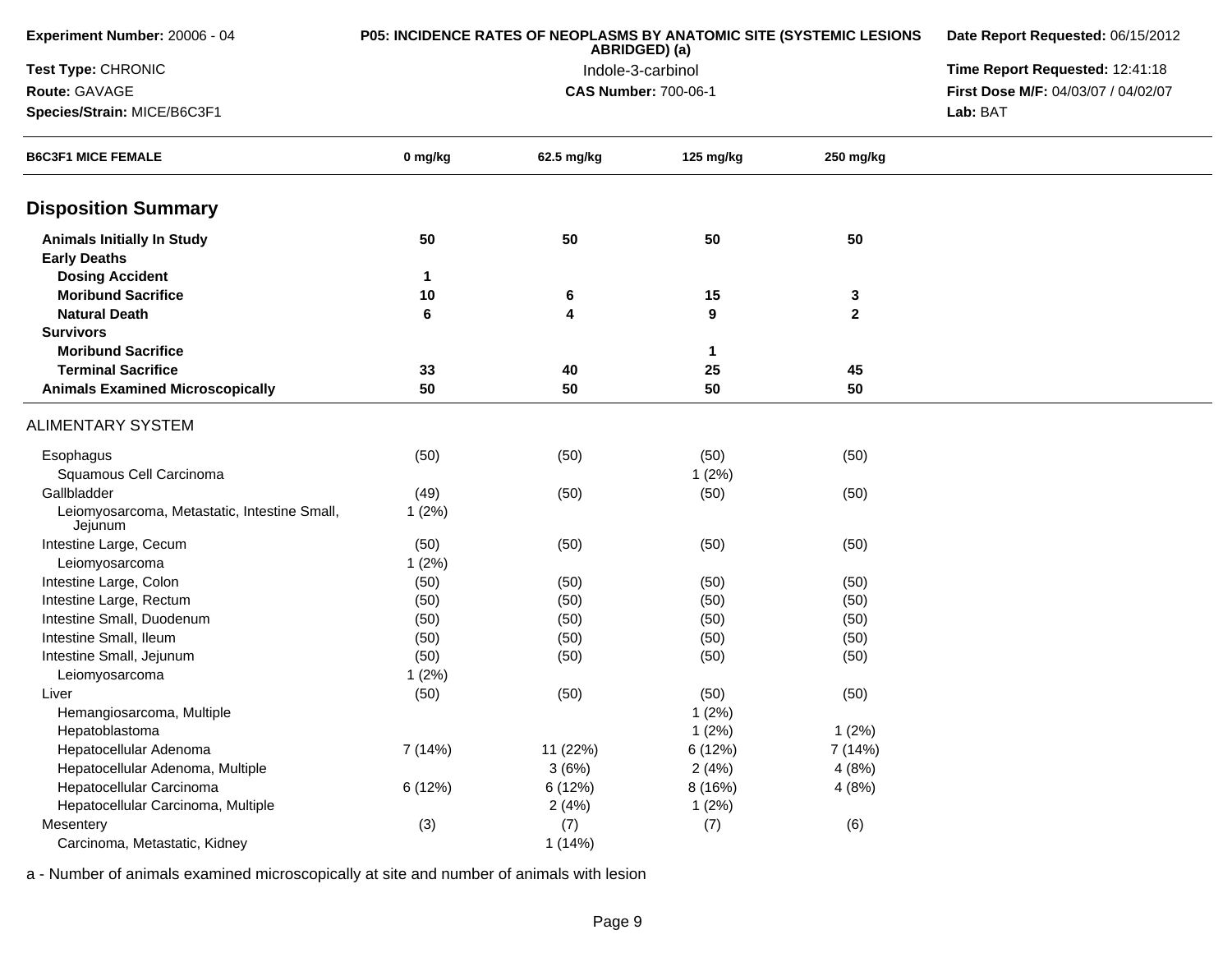| Experiment Number: 20006 - 04 | P05: INCIDENCE RATES OF NEOPLASMS BY ANATOMIC SITE (SYSTEMIC LESIONS | Date Report Requested: 06/15/2012<br>Time Report Requested: 12:41:18 |           |           |                                     |
|-------------------------------|----------------------------------------------------------------------|----------------------------------------------------------------------|-----------|-----------|-------------------------------------|
| Test Type: CHRONIC            |                                                                      |                                                                      |           |           |                                     |
| Route: GAVAGE                 |                                                                      | <b>CAS Number: 700-06-1</b>                                          |           |           | First Dose M/F: 04/03/07 / 04/02/07 |
| Species/Strain: MICE/B6C3F1   |                                                                      |                                                                      |           |           | Lab: BAT                            |
| <b>B6C3F1 MICE FEMALE</b>     | 0 mg/kg                                                              | 62.5 mg/kg                                                           | 125 mg/kg | 250 mg/kg |                                     |
| Hemangioma                    |                                                                      |                                                                      | 1(14%)    |           |                                     |
| Pancreas                      | (50)                                                                 | (50)                                                                 | (50)      | (50)      |                                     |
| <b>Salivary Glands</b>        | (50)                                                                 | (49)                                                                 | (50)      | (50)      |                                     |
| Stomach, Forestomach          | (50)                                                                 | (50)                                                                 | (50)      | (50)      |                                     |
| Squamous Cell Papilloma       | 1(2%)                                                                |                                                                      |           |           |                                     |
| Stomach, Glandular            | (48)                                                                 | (50)                                                                 | (49)      | (50)      |                                     |
| Tongue                        | (0)                                                                  | (0)                                                                  | (0)       | (1)       |                                     |
| Squamous Cell Papilloma       |                                                                      |                                                                      |           | 1 (100%)  |                                     |
| Tooth                         | (6)                                                                  | (9)                                                                  | (9)       | (11)      |                                     |
|                               |                                                                      |                                                                      |           |           |                                     |
| <b>CARDIOVASCULAR SYSTEM</b>  |                                                                      |                                                                      |           |           |                                     |
| <b>Blood Vessel</b>           | (48)                                                                 | (50)                                                                 | (50)      | (50)      |                                     |
| Hemangioma                    | 1(2%)                                                                |                                                                      |           |           |                                     |
| Heart                         | (50)                                                                 | (50)                                                                 | (50)      | (50)      |                                     |
| <b>ENDOCRINE SYSTEM</b>       |                                                                      |                                                                      |           |           |                                     |
| <b>Adrenal Cortex</b>         | (49)                                                                 | (50)                                                                 | (50)      | (50)      |                                     |
| Adenoma                       | 1(2%)                                                                |                                                                      |           |           |                                     |
| Subcapsular, Adenoma          | 1(2%)                                                                |                                                                      |           |           |                                     |
| Adrenal Medulla               | (49)                                                                 | (50)                                                                 | (50)      | (50)      |                                     |
| Islets, Pancreatic            | (50)                                                                 | (50)                                                                 | (50)      | (50)      |                                     |
| Adenoma                       |                                                                      | 1(2%)                                                                |           |           |                                     |
| Carcinoma                     |                                                                      |                                                                      | 1(2%)     |           |                                     |
| Parathyroid Gland             | (43)                                                                 | (48)                                                                 | (49)      | (46)      |                                     |
| <b>Pituitary Gland</b>        | (49)                                                                 | (50)                                                                 | (50)      | (49)      |                                     |
| Pars Distalis, Adenoma        | 3(6%)                                                                | 4(8%)                                                                |           | 1(2%)     |                                     |
| Pars Intermedia, Adenoma      | 1(2%)                                                                |                                                                      |           |           |                                     |
| <b>Thyroid Gland</b>          | (50)                                                                 |                                                                      | (49)      |           |                                     |
|                               |                                                                      | (50)                                                                 |           | (50)      |                                     |
| C-cell, Carcinoma             | 1(2%)                                                                |                                                                      |           |           |                                     |
| Follicular Cell, Adenoma      | 1(2%)                                                                |                                                                      |           | 1(2%)     |                                     |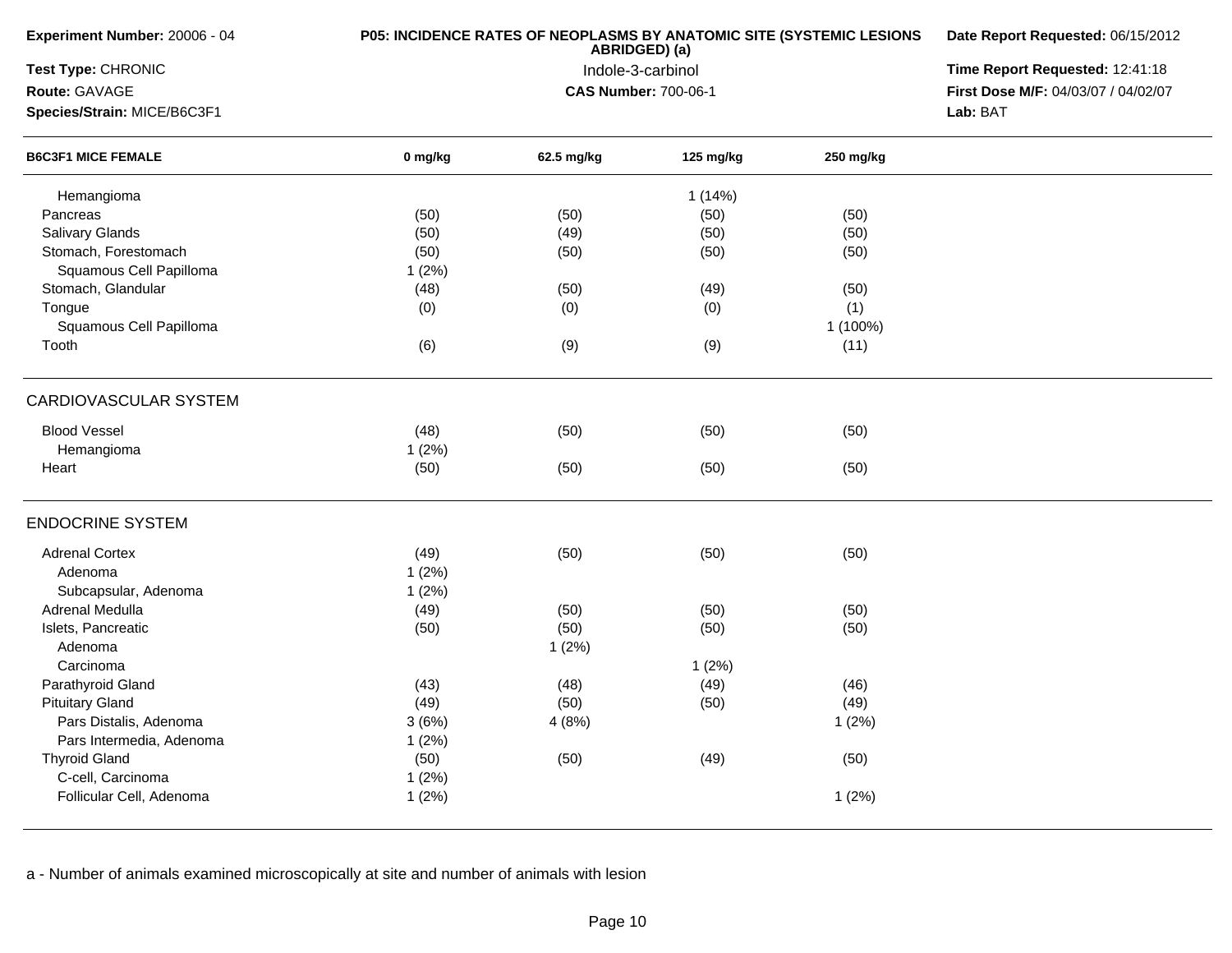| Experiment Number: 20006 - 04                       |         | P05: INCIDENCE RATES OF NEOPLASMS BY ANATOMIC SITE (SYSTEMIC LESIONS<br>ABRIDGED) (a) | Date Report Requested: 06/15/2012 |           |                                     |
|-----------------------------------------------------|---------|---------------------------------------------------------------------------------------|-----------------------------------|-----------|-------------------------------------|
| Test Type: CHRONIC                                  |         | Indole-3-carbinol                                                                     | Time Report Requested: 12:41:18   |           |                                     |
| Route: GAVAGE                                       |         | <b>CAS Number: 700-06-1</b>                                                           |                                   |           | First Dose M/F: 04/03/07 / 04/02/07 |
| Species/Strain: MICE/B6C3F1                         |         |                                                                                       |                                   |           | Lab: BAT                            |
| <b>B6C3F1 MICE FEMALE</b>                           | 0 mg/kg | 62.5 mg/kg                                                                            | 125 mg/kg                         | 250 mg/kg |                                     |
| <b>GENERAL BODY SYSTEM</b>                          |         |                                                                                       |                                   |           |                                     |
| <b>Tissue NOS</b>                                   | (0)     | (0)                                                                                   | (1)                               | (0)       |                                     |
| <b>GENITAL SYSTEM</b>                               |         |                                                                                       |                                   |           |                                     |
| <b>Clitoral Gland</b>                               | (49)    | (50)                                                                                  | (50)                              | (50)      |                                     |
| Ovary                                               | (50)    | (50)                                                                                  | (50)                              | (50)      |                                     |
| Cystadenoma                                         | 1(2%)   | 4(8%)                                                                                 | 1(2%)                             | 4(8%)     |                                     |
| Hemangioma                                          |         |                                                                                       |                                   | 1(2%)     |                                     |
| Bilateral, Tubulostromal Adenoma                    | 1(2%)   |                                                                                       |                                   |           |                                     |
| <b>Uterus</b>                                       | (50)    | (50)                                                                                  | (50)                              | (50)      |                                     |
| Carcinoma                                           |         | 1(2%)                                                                                 |                                   |           |                                     |
| Polyp Stromal                                       |         |                                                                                       |                                   | 4(8%)     |                                     |
| <b>HEMATOPOIETIC SYSTEM</b>                         |         |                                                                                       |                                   |           |                                     |
| <b>Bone Marrow</b>                                  | (50)    | (50)                                                                                  | (50)                              | (50)      |                                     |
| Lymph Node                                          | (9)     | (5)                                                                                   | (6)                               | (1)       |                                     |
| Lymph Node, Mandibular                              | (50)    | (49)                                                                                  | (50)                              | (50)      |                                     |
| Lymph Node, Mesenteric                              | (49)    | (49)                                                                                  | (49)                              | (49)      |                                     |
| Hemangiosarcoma                                     |         |                                                                                       | 1(2%)                             |           |                                     |
| Spleen                                              | (50)    | (50)                                                                                  | (50)                              | (50)      |                                     |
| Thymus                                              | (49)    | (50)                                                                                  | (50)                              | (50)      |                                     |
| Alveolar/Bronchiolar Carcinoma, Metastatic,<br>Lung |         |                                                                                       | 1(2%)                             |           |                                     |
| <b>INTEGUMENTARY SYSTEM</b>                         |         |                                                                                       |                                   |           |                                     |
| Mammary Gland                                       | (50)    | (50)                                                                                  | (50)                              | (50)      |                                     |
| Carcinoma                                           | 1(2%)   |                                                                                       |                                   |           |                                     |
| Skin                                                | (50)    | (50)                                                                                  | (50)                              | (50)      |                                     |
| Squamous Cell Carcinoma                             |         |                                                                                       | 1(2%)                             |           |                                     |
| Subcutaneous Tissue, Fibrosarcoma                   |         |                                                                                       | 2(4%)                             |           |                                     |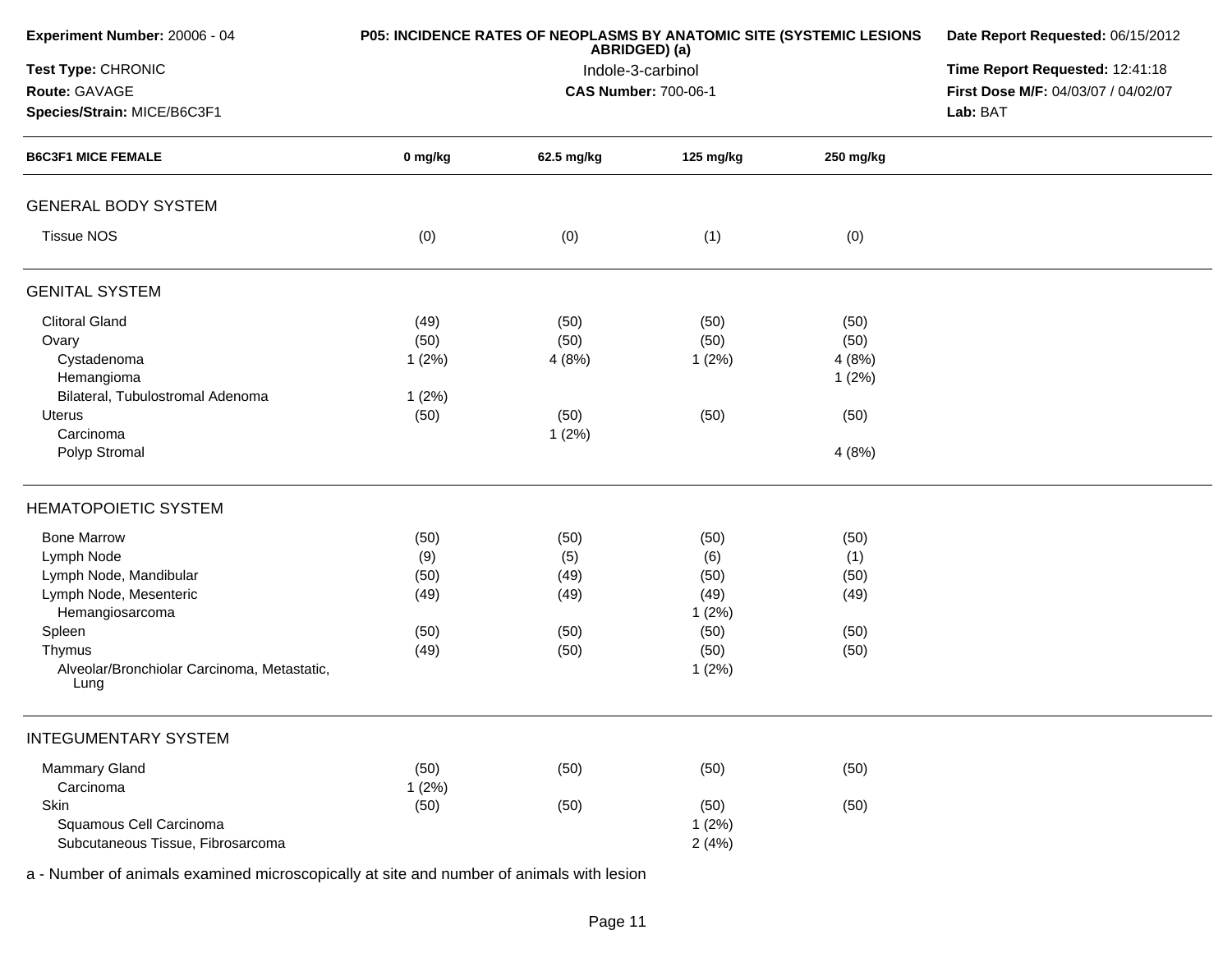| Experiment Number: 20006 - 04                                                            |         | P05: INCIDENCE RATES OF NEOPLASMS BY ANATOMIC SITE (SYSTEMIC LESIONS<br>ABRIDGED) (a) | Date Report Requested: 06/15/2012<br>Time Report Requested: 12:41:18 |           |                                     |
|------------------------------------------------------------------------------------------|---------|---------------------------------------------------------------------------------------|----------------------------------------------------------------------|-----------|-------------------------------------|
| Test Type: CHRONIC                                                                       |         | Indole-3-carbinol                                                                     |                                                                      |           |                                     |
| Route: GAVAGE                                                                            |         |                                                                                       | <b>CAS Number: 700-06-1</b>                                          |           | First Dose M/F: 04/03/07 / 04/02/07 |
| Species/Strain: MICE/B6C3F1<br><b>B6C3F1 MICE FEMALE</b>                                 |         |                                                                                       | Lab: BAT                                                             |           |                                     |
|                                                                                          | 0 mg/kg | 62.5 mg/kg                                                                            | 125 mg/kg                                                            | 250 mg/kg |                                     |
| Subcutaneous Tissue, Hemangioma                                                          |         |                                                                                       |                                                                      | 1(2%)     |                                     |
| Subcutaneous Tissue, Hemangiosarcoma,<br>Multiple                                        |         |                                                                                       | 1(2%)                                                                |           |                                     |
| Subcutaneous Tissue, Sarcoma                                                             | 1(2%)   |                                                                                       |                                                                      |           |                                     |
| MUSCULOSKELETAL SYSTEM                                                                   |         |                                                                                       |                                                                      |           |                                     |
| Bone                                                                                     | (50)    | (50)                                                                                  | (50)                                                                 | (50)      |                                     |
| <b>Skeletal Muscle</b>                                                                   | (0)     | (1)                                                                                   | (2)                                                                  | (0)       |                                     |
| Fibrosarcoma                                                                             |         |                                                                                       | 1(50%)                                                               |           |                                     |
| Rhabdomyosarcoma                                                                         |         |                                                                                       | 1(50%)                                                               |           |                                     |
| Schwannoma Malignant                                                                     |         | 1 (100%)                                                                              |                                                                      |           |                                     |
| NERVOUS SYSTEM                                                                           |         |                                                                                       |                                                                      |           |                                     |
| <b>Brain</b>                                                                             | (50)    | (50)                                                                                  | (50)                                                                 | (50)      |                                     |
| Meningioma Benign                                                                        |         | 1(2%)                                                                                 |                                                                      |           |                                     |
| <b>RESPIRATORY SYSTEM</b>                                                                |         |                                                                                       |                                                                      |           |                                     |
| Lung                                                                                     | (50)    | (50)                                                                                  | (50)                                                                 | (50)      |                                     |
| Alveolar/Bronchiolar Adenoma                                                             | 1(2%)   | 1(2%)                                                                                 | 3(6%)                                                                | 2(4%)     |                                     |
| Alveolar/Bronchiolar Carcinoma                                                           | 2(4%)   | 2(4%)                                                                                 | 3(6%)                                                                |           |                                     |
| Alveolar/Bronchiolar Carcinoma, Multiple                                                 |         | 1(2%)                                                                                 |                                                                      |           |                                     |
| Carcinoma, Metastatic, Harderian Gland                                                   |         | 1(2%)                                                                                 |                                                                      |           |                                     |
| Carcinoma, Metastatic, Thyroid Gland                                                     | 1(2%)   |                                                                                       |                                                                      |           |                                     |
| Hepatocellular Carcinoma, Metastatic, Liver                                              | 2(4%)   | 2(4%)                                                                                 | 2(4%)                                                                |           |                                     |
| Squamous Cell Carcinoma, Metastatic, Skin                                                |         |                                                                                       | 1(2%)                                                                |           |                                     |
| Nose                                                                                     | (50)    | (50)                                                                                  | (50)                                                                 | (50)      |                                     |
| Trachea                                                                                  | (50)    | (50)                                                                                  | (50)                                                                 | (50)      |                                     |
| SPECIAL SENSES SYSTEM                                                                    |         |                                                                                       |                                                                      |           |                                     |
| Ear                                                                                      | (2)     | (0)                                                                                   | (0)                                                                  | (0)       |                                     |
| a - Number of animals examined microscopically at site and number of animals with lesion |         |                                                                                       |                                                                      |           |                                     |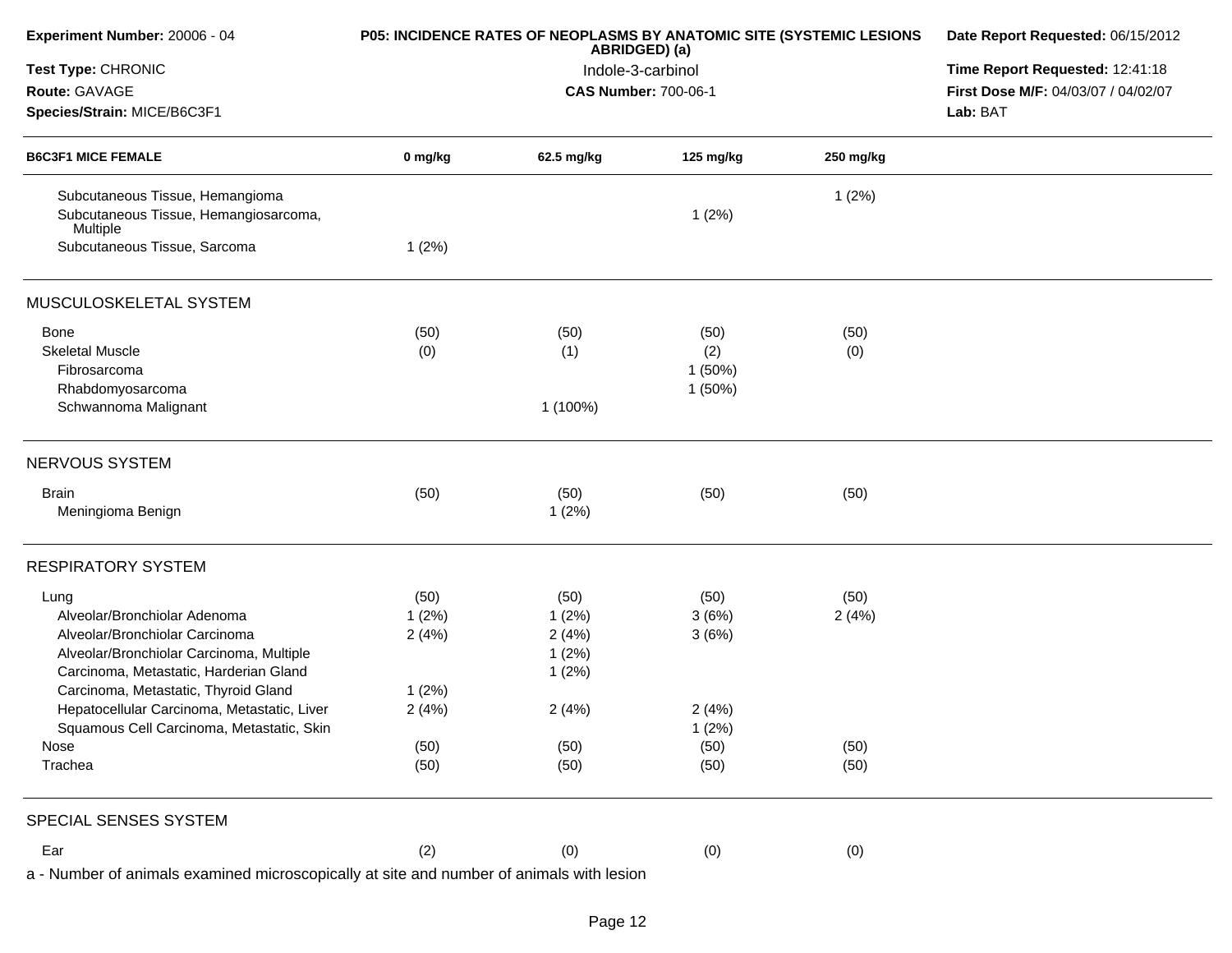| Experiment Number: 20006 - 04                            |         | P05: INCIDENCE RATES OF NEOPLASMS BY ANATOMIC SITE (SYSTEMIC LESIONS<br>ABRIDGED) (a) | Date Report Requested: 06/15/2012<br>Time Report Requested: 12:41:18<br>First Dose M/F: 04/03/07 / 04/02/07<br>Lab: BAT |           |  |
|----------------------------------------------------------|---------|---------------------------------------------------------------------------------------|-------------------------------------------------------------------------------------------------------------------------|-----------|--|
| Test Type: CHRONIC                                       |         | Indole-3-carbinol                                                                     |                                                                                                                         |           |  |
| Route: GAVAGE                                            |         | <b>CAS Number: 700-06-1</b>                                                           |                                                                                                                         |           |  |
| Species/Strain: MICE/B6C3F1<br><b>B6C3F1 MICE FEMALE</b> |         |                                                                                       |                                                                                                                         |           |  |
|                                                          | 0 mg/kg | 62.5 mg/kg                                                                            | 125 mg/kg                                                                                                               | 250 mg/kg |  |
| Eye                                                      | (50)    | (50)                                                                                  | (50)                                                                                                                    | (50)      |  |
| <b>Harderian Gland</b>                                   | (50)    | (50)                                                                                  | (50)                                                                                                                    | (50)      |  |
| Adenoma                                                  | 3(6%)   | 7 (14%)                                                                               | 7 (14%)                                                                                                                 |           |  |
| Carcinoma                                                |         | 1(2%)                                                                                 | 1(2%)                                                                                                                   | 1(2%)     |  |
| <b>URINARY SYSTEM</b>                                    |         |                                                                                       |                                                                                                                         |           |  |
| Kidney<br>Bilateral, Renal Tubule, Carcinoma             | (50)    | (50)<br>1(2%)                                                                         | (50)                                                                                                                    | (50)      |  |
| Renal Tubule, Carcinoma, Multiple                        |         |                                                                                       |                                                                                                                         | 1(2%)     |  |
| Urinary Bladder                                          | (50)    | (50)                                                                                  | (50)                                                                                                                    | (50)      |  |
| <b>SYSTEMIC LESIONS</b>                                  |         |                                                                                       |                                                                                                                         |           |  |
| Multiple Organ                                           | $*(50)$ | $*(50)$                                                                               | $*(50)$                                                                                                                 | $*(50)$   |  |
| Histiocytic Sarcoma                                      | 1(2%)   |                                                                                       |                                                                                                                         | 1(2%)     |  |
| Lymphoma Malignant                                       | 6(12%)  | 9(18%)                                                                                | 6 (12%)                                                                                                                 | 3(6%)     |  |
|                                                          |         |                                                                                       |                                                                                                                         |           |  |

\* Number of animals with any tissue examined microscopically